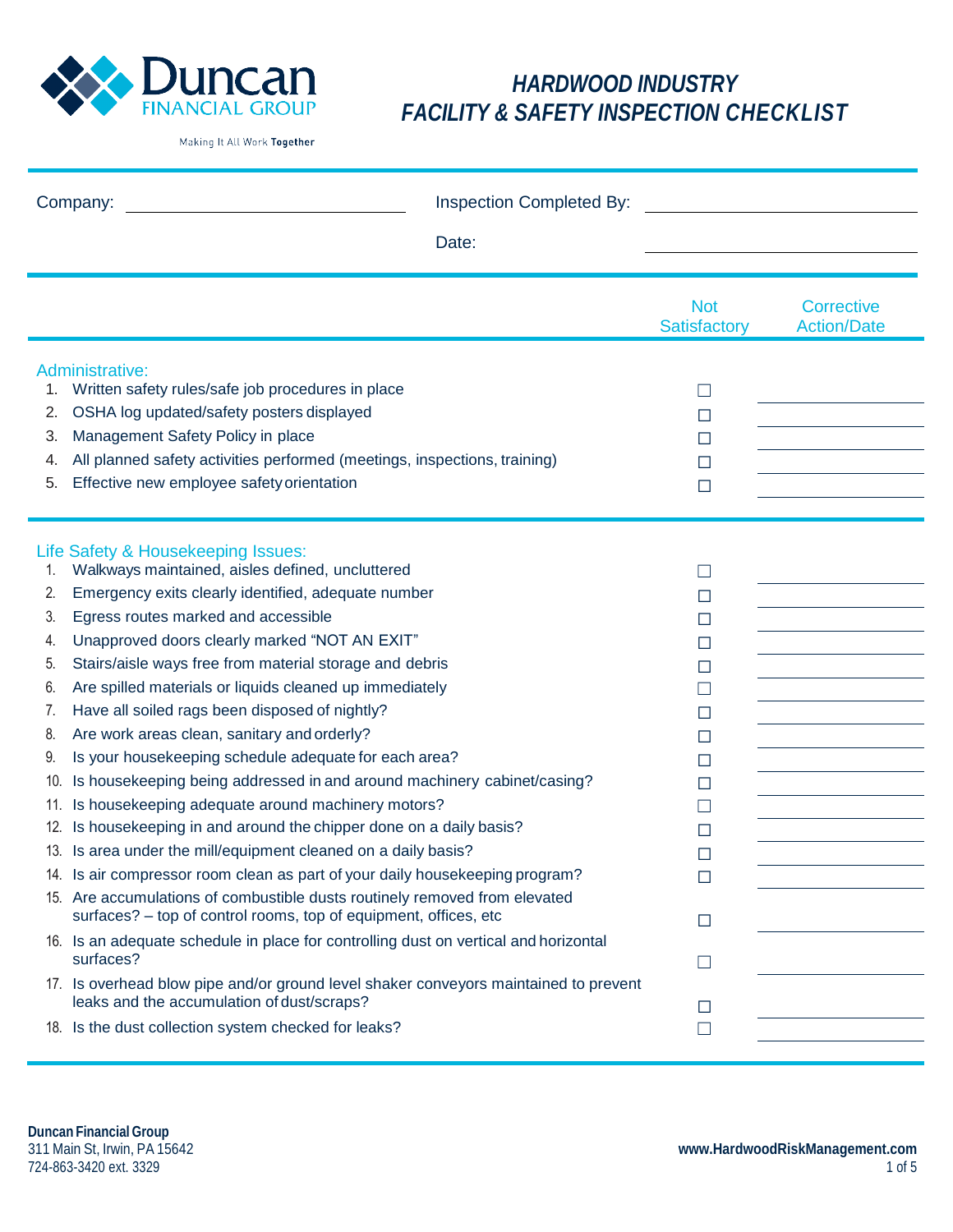

Making It All Work Together

|                                                                                                                                                                                                                                                                                                                                                                                                                                                                                                                                                                                                                                                                           | <b>Not</b><br><b>Satisfactory</b>                   | <b>Corrective</b><br><b>Action/Date</b> |
|---------------------------------------------------------------------------------------------------------------------------------------------------------------------------------------------------------------------------------------------------------------------------------------------------------------------------------------------------------------------------------------------------------------------------------------------------------------------------------------------------------------------------------------------------------------------------------------------------------------------------------------------------------------------------|-----------------------------------------------------|-----------------------------------------|
| <b>Emergency Medical:</b><br>Emergency contact information posted<br>1.<br>First aid responders available for each shift<br>2.<br>Blood borne pathogens exposure potential adequately addressed<br>3.<br>First aid supplies adequate and available<br>4.<br>Transportation available for injured workers/plan in place<br>5.<br>Annual Supervisor Accident Investigation & Reporting Training conducted<br>6.<br>Medical Clinic Relationship & Visit to Facility<br>7.<br>Job Descriptions Established for All Positions<br>8.                                                                                                                                            | $\Box$<br>□<br>□<br>□<br>□<br>⊔<br>⊔<br>$\Box$      |                                         |
| <b>Slip/Trip/Fall Hazards:</b><br>Portable ladders equipped with non-slip feet. Metal ladders marked - "Do Not Use<br>1.<br>Around Electrical Equipment"<br>Stairways in good repair with handrails, treads and risers in proper proportion and<br>2.<br>non-slip<br>Elevated areas have guardrails and toe boards<br>З.<br>Work areas, aisle ways, storage areas are orderly<br>4.<br>Illumination adequate for normal conditions, emergency lighting in place<br>5.<br>External walking, parking, break areas free of hazards, well maintained<br>6.<br>Warning signs posted for wet floors or spills<br>7.<br>Anti-slip mats and flooring used where appropriate<br>8. | □<br>□<br>$\Box$<br>□<br>□<br>□<br>$\Box$<br>$\Box$ |                                         |
| <b>Hand Tools:</b><br>Power tools properly grounded/have safety power switch<br>1.<br>Defective tools are removed from service<br>2.<br>Proper guards are provided, tools electrically grounded or double insulated<br>3.<br>There is a preventive maintenance/inspection program<br>4.<br>Employees are trained in the safe use of hand tools<br>5.                                                                                                                                                                                                                                                                                                                      | $\Box$<br>$\Box$<br>□<br>□<br>□                     |                                         |
| <b>Mobile Equipment:</b><br>Observed operating at safe speeds<br>1.<br>Observed safe loading and unloading practices<br>2.<br>Equipped with back-up alarms<br>3.<br>Operators qualified/trained<br>4.<br>Equipment inspected regularly<br>5.<br>Seat belt worn by operator<br>6.<br>Mirrors installed at blind spots<br>7.                                                                                                                                                                                                                                                                                                                                                | □<br>□<br>⊔<br>$\Box$<br>□<br>$\Box$<br>$\Box$      |                                         |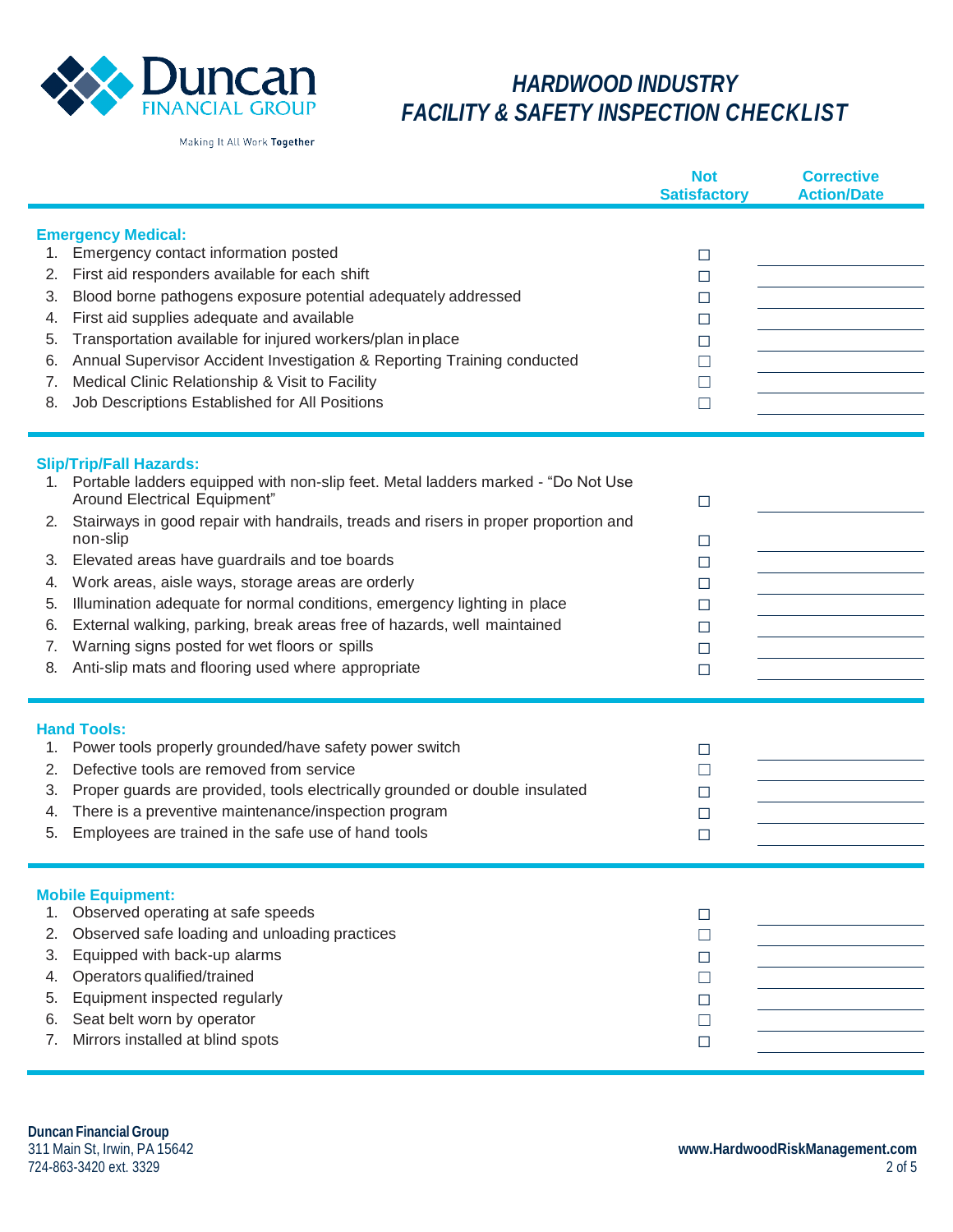

|                                                                                                                                                                                                                                                                                                                                                                                                                                                                                                                                                                                                                                                                                                                                                                                                                        | <b>Not</b><br><b>Satisfactory</b>                                                      | <b>Corrective</b><br><b>Action/Date</b> |
|------------------------------------------------------------------------------------------------------------------------------------------------------------------------------------------------------------------------------------------------------------------------------------------------------------------------------------------------------------------------------------------------------------------------------------------------------------------------------------------------------------------------------------------------------------------------------------------------------------------------------------------------------------------------------------------------------------------------------------------------------------------------------------------------------------------------|----------------------------------------------------------------------------------------|-----------------------------------------|
| <b>Fire Safety:</b><br>Portable fire extinguishers of proper type are mounted properly, accessible, and<br>1.<br>inspected<br>Approved safety containers are used for flammable liquids<br>2.<br>Bonding and grounding used with storage of flammable materials<br>3.<br>Combustible debris disposed of regularly<br>4.<br>"No Smoking" areas designated, have receptacles been soaked & emptied?<br>5.<br>Sprinkler system functional/inspected/documented<br>6.<br>Smoke/heat detectors functional and inspected<br>7.<br>Minimum 24" clearance below sprinkler heads<br>8.<br>Sprinkler valves locked open<br>9.<br>10. Annual Fire Department Pre-Fire Planning Visit to facility<br>11. Adequate Emergency Fire Response Water Supply - Quantity<br>12. Adequate Emergency Fire Response Water Supply - Flow Rate | □<br>$\Box$<br>⊔<br>$\Box$<br>⊔<br>$\Box$<br>□<br>$\Box$<br>$\Box$<br>□<br>$\Box$<br>□ |                                         |
| <b>Electrical Hazards:</b><br>Machinery and equipment are grounded<br>1.<br>Electrical panels have clear access<br>2.<br>Electrical panels clearly marked<br>3.<br>Outlets, switches and boxes have covers<br>4.<br>Permanent wiring in place - no extension cords<br>5.<br>Exposure of overhead electrical lines controlled<br>6.<br>Emergency stops and critical electrical controls are identified<br>7.<br>8. Has all excess dust been removed from electrical panels, boxes, or motor control<br>boxes?<br>9. Appropriate electrical systems designed for hazardous locations have been<br>installed in spray booths and flammable liquid storage rooms                                                                                                                                                           | □<br>$\Box$<br>□<br>□<br>$\Box$<br>⊔<br>$\Box$<br>$\Box$<br>$\Box$                     |                                         |
| <b>Chemicals:</b><br>Hazardous materials containers labeled<br>1.<br>Safety Data Sheets available<br>2.<br>Hazard Communication Training program in place<br>3.<br>Smoking and eating prohibited in work areas where chemicals are used<br>4.<br>Eyewash/emergency shower available and functional<br>5.                                                                                                                                                                                                                                                                                                                                                                                                                                                                                                               | $\Box$<br>$\Box$<br>⊔<br>П<br>$\Box$                                                   |                                         |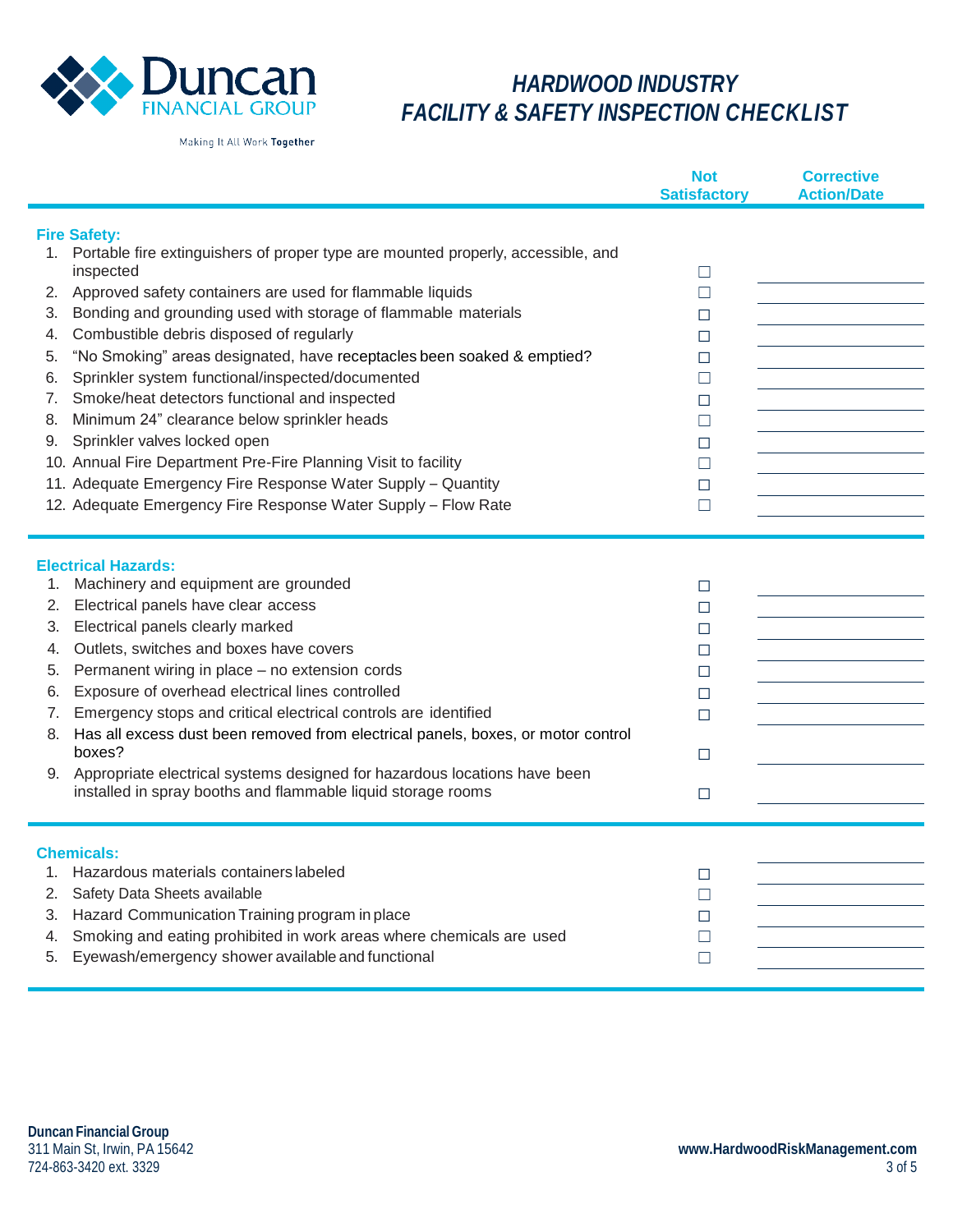

|                                                                   |                                                                                                                                                                                                                                                                                                                                                                                                                                                                                                                                                                                                                                                                                                                                                                                              | <b>Not</b><br><b>Satisfactory</b>                                       | <b>Corrective</b><br><b>Action/Date</b> |
|-------------------------------------------------------------------|----------------------------------------------------------------------------------------------------------------------------------------------------------------------------------------------------------------------------------------------------------------------------------------------------------------------------------------------------------------------------------------------------------------------------------------------------------------------------------------------------------------------------------------------------------------------------------------------------------------------------------------------------------------------------------------------------------------------------------------------------------------------------------------------|-------------------------------------------------------------------------|-----------------------------------------|
| 1.<br>2.<br>3.<br>4.<br>5.<br>6.<br>7.<br>8.                      | <b>Mechanical &amp; Manual Material Handling &amp; Storage:</b><br>Hoist chains, cables, and slings are inspected regularly and documented<br>Storage piles are stable and secured from falling or collapse<br>Load limits are posted for all floors above ground level<br>Load limits are displayed on all hoists<br>Manual handling aids available and used<br>Weight limits set for manual lifting, carrying, pushing, pulling<br>Workers trained in proper lifting techniques/ergonomics<br>Mirrors installed at blind spots                                                                                                                                                                                                                                                             | $\Box$<br>⊔<br>⊔<br>$\Box$<br>⊔<br>$\Box$<br>⊔<br>$\Box$                |                                         |
| <b>Machinery:</b><br>1.<br>2.<br>3.<br>4.<br>5.<br>6.<br>7.<br>8. | Lockout/tag out program in place, locks available, employees trained<br>Hazardous areas painted bright colors<br>Guards are provided for "point-of-operation" of machinery<br>Clothing and hair restrictions in place to prevent entanglement in machinery<br>Power transmission guards are inplace<br>Noise exposures adequately addressed<br>Warnings displayed in obvious locations<br>Compressed air systems have pressure reduced to 30 PSI and are not used for<br>cleaning clothing<br>9. Air hoses provided with safety latch to prevent accidental disconnect<br>10. Welding equipment in good condition<br>11. Compressed gas cylinders are secured to prevent falling<br>12. Overhead hazards from equipment, conveyors, and process pipes, are guarded<br>below 7 ft. from floor | □<br>$\Box$<br>□<br>□<br>□<br>□<br>$\Box$<br>□<br>□<br>□<br>□<br>$\Box$ |                                         |
| З.<br>4.<br>5.<br>6.<br>7.<br>8.                                  | <b>Personal Protective Equipment:</b><br>1. PPE assessment performed - PPE requirements in place<br>2. Employees trained in the use and maintenance of PPE - training documented<br>Hard hat areas designated and enforced<br>Hearing protection utilized in required areas<br>Face/eye protection in place where needed<br>Safety foot protection required where appropriate<br>Protective clothing, gloves, aprons, boots, face shields, and goggles are used when<br>handling hazardous materials<br>Approved respiratory protection equipment available and fit tested                                                                                                                                                                                                                   | □<br>$\Box$<br>$\Box$<br>$\Box$<br>$\Box$<br>⊔<br>⊔<br>$\Box$           |                                         |